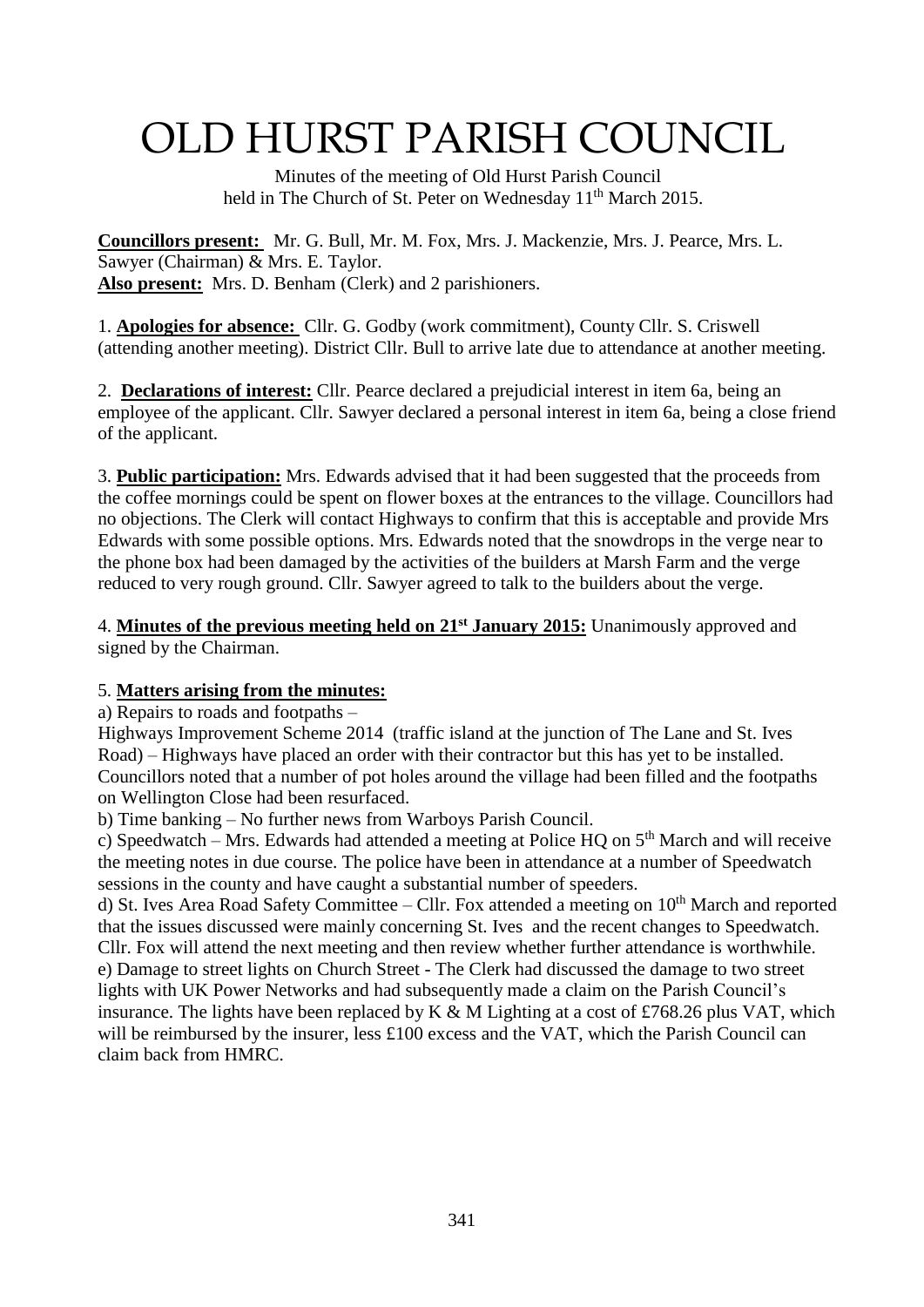## 6. **Planning:**

a) New application.

15/00305/FUL – Rear extension to provide bedroom/ensuite, alterations to form utility and roof over passageway between dwelling and garage. 2 Lancaster Close, Old Hurst, PE28 3BB. Cllr. Taylor proposed that Old Hurst Parish Council recommend approval of the application. Seconded by Cllr. Fox and unanimously agreed. Having declared an interest, Cllr. Pearce left the meeting whilst the application was discussed.

Cllr. Bull then joined the meeting.

b) Update on applications previously discussed.

1402140FUL – Erection of garage/store building. Homefield, Marsh Farm, St. Ives Road, Old Hurst. Approved by HDC.

c) Huntingdonshire Local Plan to 2036.

All councillors had been able to view the draft Local Plan and the letters exchanged between Houghton & Wyton Parish Council and their supporters and the District Council. The Clerk had also forwarded the presentation from the seminar attended by Chairman and Clerk on 2<sup>nd</sup> February. Councillors agreed that the Clerk should response to the targeted consultation, noting the following concerns: Future of Hinchingbrooke Hospital remains uncertain but increased hospital provision will be required, no provision for growth in smaller settlements such as Old Hurst which have little or no suitable affordable housing for young families, no information on provision of places of worship, provision of burial grounds and provision of new crematoria or increased capacity at the existing crematoria. All councillors were concerned about the need for new infrastructure to be in place, in particular around the RAF Wyton site, where the roads already suffer from considerable congestion.

### 7. **Finance.**

a) Payment of outstanding debts.

Cllr. Pearce proposed retrospective approval of payment of items  $(1) \& (2)$  and approval of payment of items (3)  $\&$  (4). Seconded by Cllr. Taylor and unanimously agreed.

- (1) Cq. No.  $000417 \text{\textsterling}94.44$  Mrs. D. Benham, wages & expenses for February.
- (2) Cq. No. 000418 £23.00, HMRC, PAYE/NI February.
- (3) Cq. No. 000419 £69.13, K & M Lighting Services Ltd. Quarterly maintenance charge for street lighting.
- (4) Cq. No. 000420 £921.91, K & M Lighting Services Ltd. Supply and install 2 new street lights.
- b) Current position.
- A copy of the receipts and payments and bank reconciliation was handed to each councillor.

c) Request for a donation from Magpas.

Councillors agreed that no donation should be made.

8. **Police matters:** Crimes in Old Hurst shown on the police website: December – nil, January – nil.

## 9. **Correspondence.**

- a) Receipt from the Archive Office for 3 folders of accounts from 2009 2012. Accession number 5730.
- b) Minutes of the Local Joint Forum for parishes in Huntingdonshire held on 24/11/14. Cllr. Sawyer to attend the next forum on 13/4/15.